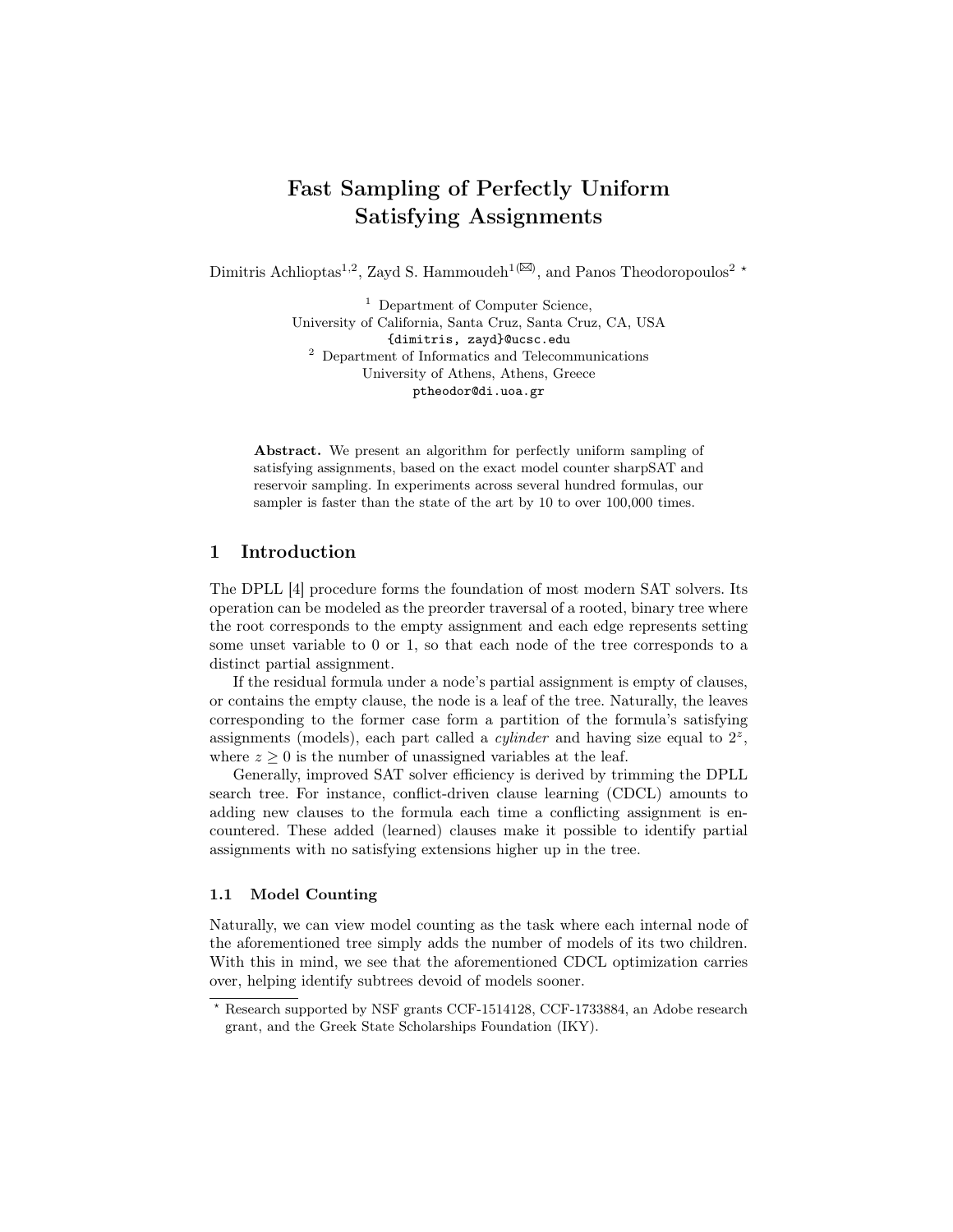#### 2 D. Achlioptas et al.

Despite the similarity with SAT solving, though, certain optimizations are uniquely important to efficient model counting. Specifically, it is very common for different partial assignments to have the same residual formula. While CDCL prevents the repeated analysis of unsatisfiable residual formulas, it does not prevent the reanalysis of previously encountered satisfiable residual formulas. To prevent such reanalysis #SAT solvers, e.g., Cachet [\[9\]](#page-12-1), try to memoize in a cache the model counts of satisfiable residual formulas. Thus, whenever a node's residual formula is in the cache, the node becomes a leaf in the counting tree. We will refer to the tree whose leaves correspond to the execution of a model counter employing caching as a compact counting tree.

Another key optimization stems from the observation that as variables are assigned values, the formula tends to break up into pieces. More precisely, given a formula consider the graph having one vertex per clause and an edge for every pair of clauses that share at least one variable. Routinely, multiple connected components are present in the graph of the input formula. More importantly, as variables are assigned, components split. Trivially, a formula is satisfiable iff all its components are satisfiable. Determining the satisfiability of each componentformula independently can confer dramatic computational benefits [\[1\]](#page-11-0).

The DPLL-based model counter sharpSAT [\[11\]](#page-12-2), originally released in 2006 by Thurley and iteratively improved since, is the state-of-the-art exact model counter. It leverages all of the previously discussed optimizations and integrates advanced branch-variable selection heuristics proposed in [\[10\]](#page-12-3). Its main advantage over its predecessors stems from its ability to cache more components that are also of greater relevance. It achieves this through a compact encoding of cache entries as well as a cache replacement algorithm that takes into account the current "context", i.e., the recent partial assignments considered. Finally, it includes a novel algorithm for finding failed literals in the course of Boolean Constraint Propagation (BCP), called implicit BCP, which makes a very significant difference in the context of model counting.

Our work builds directly on top of sharpSAT and benefits from all the ideas that make it a fast exact model counter. Our contribution is to leverage this speed in the context of sampling. Generically, i.e., given a model counter as a black box, one can sample a satisfying assignment with  $2n$  model counter invocations by repeating the following: pick an arbitrary unset variable  $v$ ; count the number of models  $Z_0, Z_1$ , of the two formulas that result by setting v to 0,1, respectively; set v to 0 with probability  $Z_0/(Z_0 + Z_1)$ , otherwise set it to 1.

As we discuss in Section [4](#page-3-0) it is not hard to improve upon the above by modifying sharpSAT so that, with essentially no overhead, it produces a single perfectly uniform sample in the course of its normal, model counting execution. Our main contribution lies in introducing a significantly more sophisticated modification, leveraging a technique known as reservoir sampling, so that with relatively little overhead, it can produce many samples. Roughly speaking, the end result is a sampler for which one can largely use the following rule of thumb:

> Generating 1,000 perfectly uniform models takes about 10 times as long as it takes to count the models.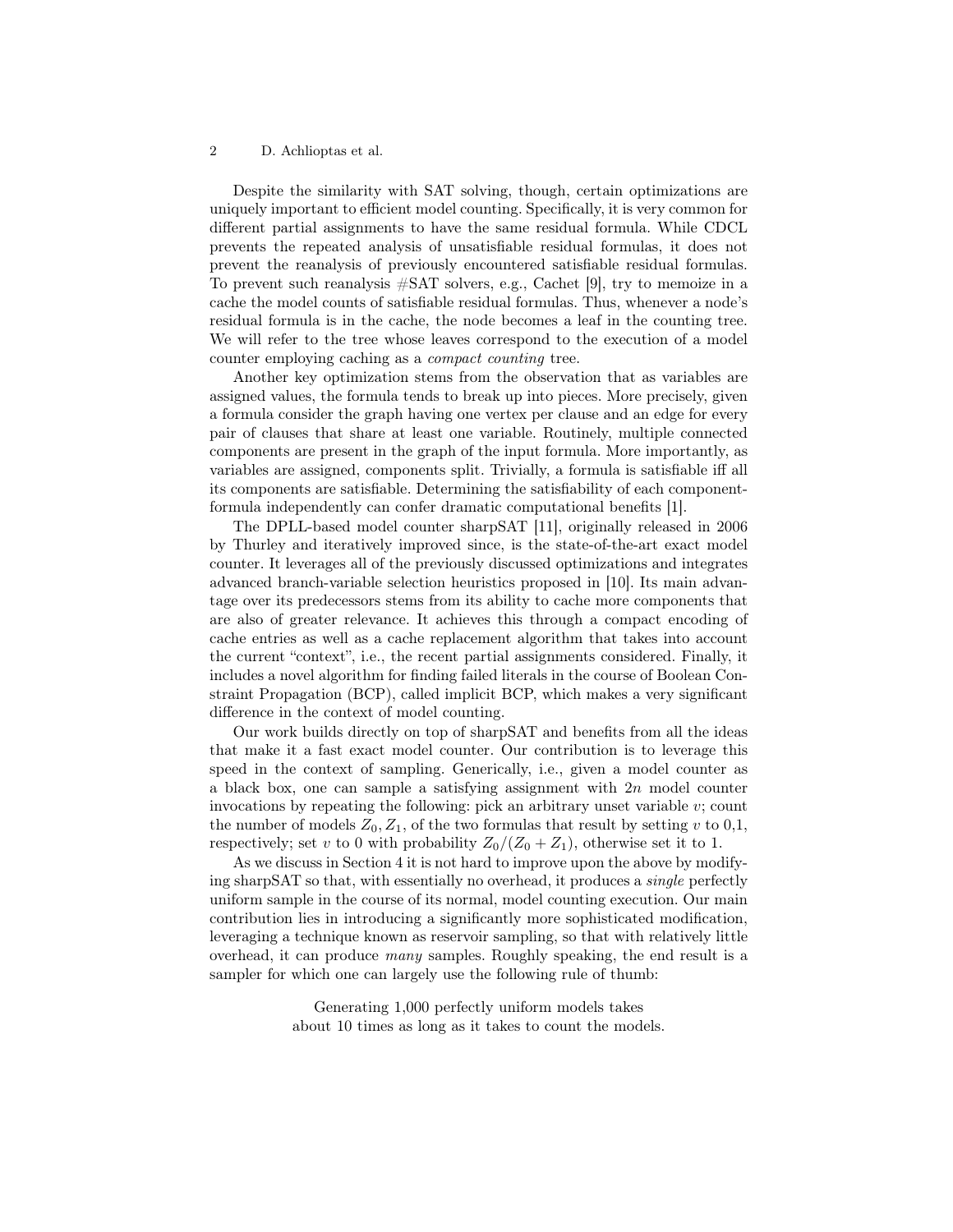# 2 Related Work

In digital functional verification design defects are uncovered by exposing the device to a set of test stimuli. These stimuli must satisfy several requirements to ensure adequate verification coverage. One such requirement is that test inputs be diverse, so as to increase the likelihood of finding bugs by testing different corners of the design.

Constrained random verification (CRV) [\[8\]](#page-12-4) has emerged in recent years as an effective technique to achieve stimuli diversity by employing randomization. In CRV, a verification engineer encodes a set of design constraints as a Boolean formula with potentially hundreds of thousands of variables and clauses. A constraint solver then selects a random set of satisfying assignments from this formula. Efficiently generating these random models, also known as witness, remains a challenge [\[3\]](#page-12-5).

Current state of the art witness generators, such as UniGen2 [\[2\]](#page-12-6), use a hash function to partition the set of all witnesses into roughly equal sized groups. Selecting such a group uniformly at random and then a uniformly random element from within the selected group, produces an approximately uniform witness. This approximation of uniformity depends on the variance in the size of the groups in the initial hashing-based partition. In practical applications, this non-uniformity is not a major issue.

Arguably the main drawback of hash-based witness generators is that their total execution time grows linearly with the number of samples. Acceleration can be had via parallelization, but at the expense of sacrificing witness independence. Also, by their probabilistic nature, hash-based generators may fail to return the requested number of models.

Our tool SPUR (Satisfying Perfectly Uniformly Random) addresses the problem of generating many samples by combining the efficiencies of sharpSAT with reservoir sampling. This allows us to draw a very large number of samples per traversal of the compact counting tree.

### 3 Caching and Component Decomposition

Most modern #SAT model counters are DPLL-based, and their execution can be modeled recursively. For example, Algorithm [1](#page-3-1) performs model counting with component decomposition and caching similar to sharpSAT [\[11\]](#page-12-2). (We have simplified this demonstrative implementation by stripping out efficiency enhancements not directly relevant to this discussion including CDCL, unit clause propagation, non-chronological backtracking, cache compaction, etc.)

The algorithm first looks for  $F$  and its count in the cache. If they are not there, then if  $F$  is unsatisfiable or empty, model counting is trivial. If  $F$  has multiple connected components, the algorithm is applied recursively to each one and the product of the model counts is returned. If  $F$  is a non-empty, connected formula not in the cache, then a branching variable is selected, the algorithm is applied to each of the two restricted subformulas, and the sum of the model counts is returned after it has been deposited in the cache along with F.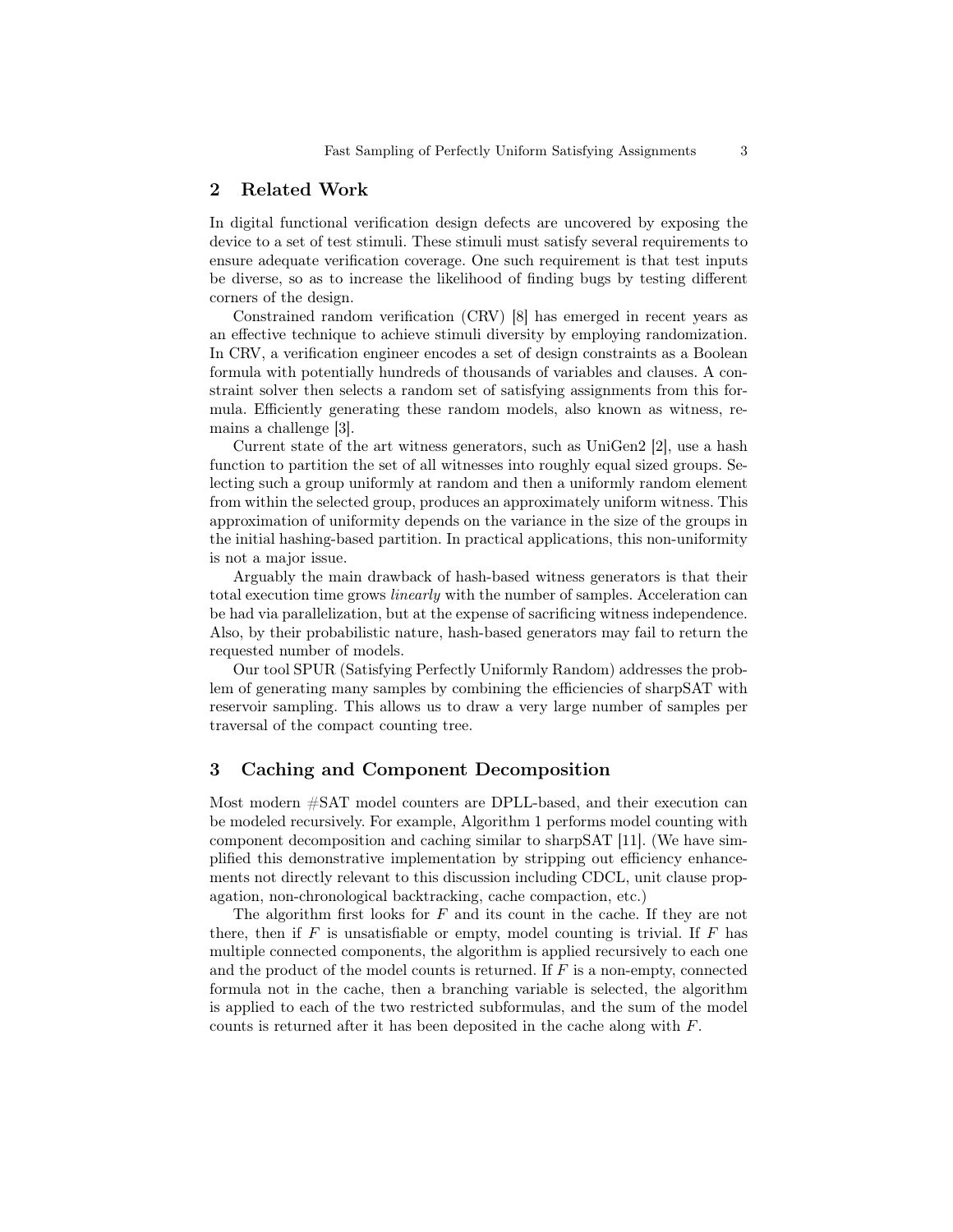<span id="page-3-1"></span>Algorithm 1 Model counting with component decomposition and caching

|     | 1: function COUNTER $(F)$                                      |                                |                                                            |  |
|-----|----------------------------------------------------------------|--------------------------------|------------------------------------------------------------|--|
| 2:  | if IsCachen $(F)$ then                                         |                                |                                                            |  |
| 3:  | <b>return</b> CACHEDCOUNT $(F)$                                |                                | $\triangleright$ Cache-hit leaf                            |  |
| 4:  |                                                                |                                |                                                            |  |
| 5:  | if $UNSAT(F)$ then return 0                                    |                                |                                                            |  |
| 6:  | if $\text{CLASS}(F) = \emptyset$ then return $2^{ V_{AR}(F) }$ | $\triangleright$ Cylinder leaf |                                                            |  |
| 7:  |                                                                |                                |                                                            |  |
| 8:  | $C_1, \ldots, C_k \leftarrow \text{COMPORTDECOMPOSITION}(F)$   |                                | $\triangleright$ Component decomposition                   |  |
| 9:  | if $k > 1$ then                                                |                                |                                                            |  |
| 10: | for i from 1 to $k$ do                                         |                                |                                                            |  |
| 11: | $Z_i \leftarrow \text{COUNTER}(C_i)$                           |                                |                                                            |  |
| 12: | $Z \leftarrow \prod_{i=1}^{k} Z_i$                             |                                |                                                            |  |
| 13: | return $Z$                                                     |                                |                                                            |  |
| 14: |                                                                |                                |                                                            |  |
| 15: | $v \leftarrow$ BRANCHVARIABLE $(F)$                            |                                |                                                            |  |
| 16: | $Z_0 \leftarrow \text{COUNTER}(F \wedge v = 0)$                |                                |                                                            |  |
| 17: | $Z_1 \leftarrow \text{COUNTER}(F \wedge v = 1)$                |                                |                                                            |  |
| 18: | $Z \leftarrow Z_0 + Z_1$                                       |                                |                                                            |  |
| 19: | ADDTOCACHE(F, Z)                                               |                                | $\triangleright$ The count of every satisfiable, connected |  |
| 20: |                                                                |                                | $\triangleright$ subformula ever encountered is cached     |  |
| 21: | return $Z$                                                     |                                |                                                            |  |

### <span id="page-3-0"></span>4 How to Get One Uniform Sample

It is easy to modify Algorithm [1](#page-3-1) so that it returns a single uniformly random model of  $F$ . All we have to do is: (i) require the algorithm to return one model along with the count (ii) select a uniformly random model whenever we reach a cylinder, and (iii) at each branching node, when the two recursive calls return with two counts and two models, select one of the two models with probability proportional to its count, and store it along with the sum of the two counts in the cache before returning it. In the following,  $F(\sigma)$  denotes the restriction of formula F by partial assignment  $\sigma$  and FREE( $\sigma$ ) denotes the variables not assigned a value by  $\sigma$ .

An important observation is that the algorithm does not actually need to select, cache, and return a random model every time it reaches a cylinder. It can instead simply return the partial assignment corresponding to the cylinder. After termination, we can trivially "fill out" the returned cylinder to a complete satisfying assignment. This can be a significant saving as, typically, there are many cylinders, but we only need to return one model. Algorithm [2](#page-4-0) employs this idea so that it returns a cylinder (instead of a model), each cylinder having been selected with probability proportional to its size.

The correctness of Algorithm [2](#page-4-0) would be entirely obvious in the absence of model caching. With it, for any subformula,  $F'$ , we only select a model at most once. This is because after selecting a model  $\tau$  of  $F'$  for the first time in line [20](#page-4-0) we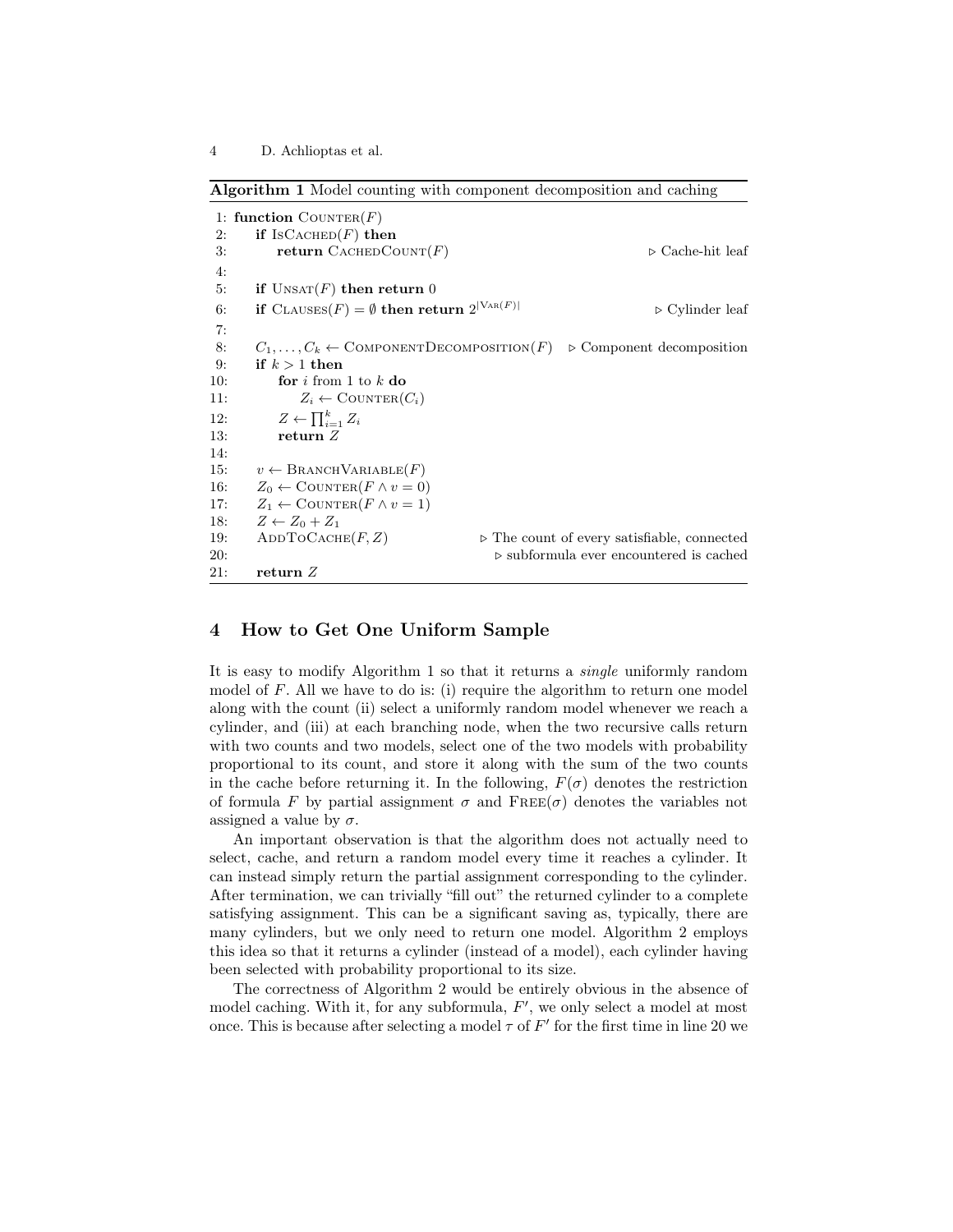write  $\tau$  along with  $F'$  in the cache, in line [21,](#page-4-0) and therefore, if we ever encounter  $F'$  again, lines [2, 3](#page-4-0) imply we will return  $\tau$  as a model for  $F'$ . Naturally, even though we reuse the same model for a subformula encountered in completely different parts of the tree, no issue of probabilistic dependence arises: since we only return one sample overall, and thus for  $F'$ , how could it?

It is crucial to note that this fortuitous non-interaction between caching and sampling does not hold for multiple samples, since if a subformula appears at several nodes of the counting tree, the sample models associated with these nodes must be independent of one another.

### <span id="page-4-0"></span>Algorithm 2 Single model sampler

```
1: function \text{ONEMODEL}(F, \sigma)2: if IsCached(F(\sigma)) then
 3: return \text{CACHEDCOUNT}(F(\sigma)), \text{CACHEDMODEL}(F(\sigma))4:
 5: if UNSAT(F(\sigma)) then return 0, –
 6: if \text{CLASS}(F(\sigma)) = \emptyset then return 2^{|F_{\text{REE}}(\sigma)|}, \sigma7:
 8: C_1, \ldots, C_k \leftarrow \text{COMPONENTDecOMPOSTION}(F(\sigma))9: if k > 1 then
10: for i from 1 to k do
11: Z_i, \sigma_i \leftarrow \text{ONEMoDEL}(C_i, \sigma)12: Z \leftarrow \prod_{i=1}^{k} Z_i13: \tau \leftarrow \sigma_1, \ldots, \sigma_k14: return Z, \tau15:
16: v \leftarrow \text{BrawCHVARIABLE}(F(\sigma))17:\sigma^0 \leftarrow ONEMODEL(F, \sigma \wedge v = 0)
18:
           \sigma^1 \leftarrow \text{OneMoDEL}(F, \sigma \wedge v = 1)19: Z \leftarrow Z^0 + Z^120: \tau \leftarrow \sigma^0 with probability Z^0/Z, otherwise \tau \leftarrow \sigma^121: ADDTOCACHE(F(\sigma), Z, \tau)
22:
23: return Z, \tau
```
### <span id="page-4-1"></span>5 How to Get Many Uniform Samples at Once

Consider the set C which for each leaf  $\sigma_j$  of the compact counting tree comprises a pair  $(\sigma_j, c_j)$ , where  $c_j$  is the number of satisfying extensions (models) of partial assignment  $\sigma_j$ . The total number of models, Z, therefore equals  $\sum_j c_j$ . Let  $\text{Bin}(n, p)$  denote the Binomial random variable with n trials of probability p.

To sample s models uniformly, independently, and with replacement (u.i.r.), we would like to proceed as follows: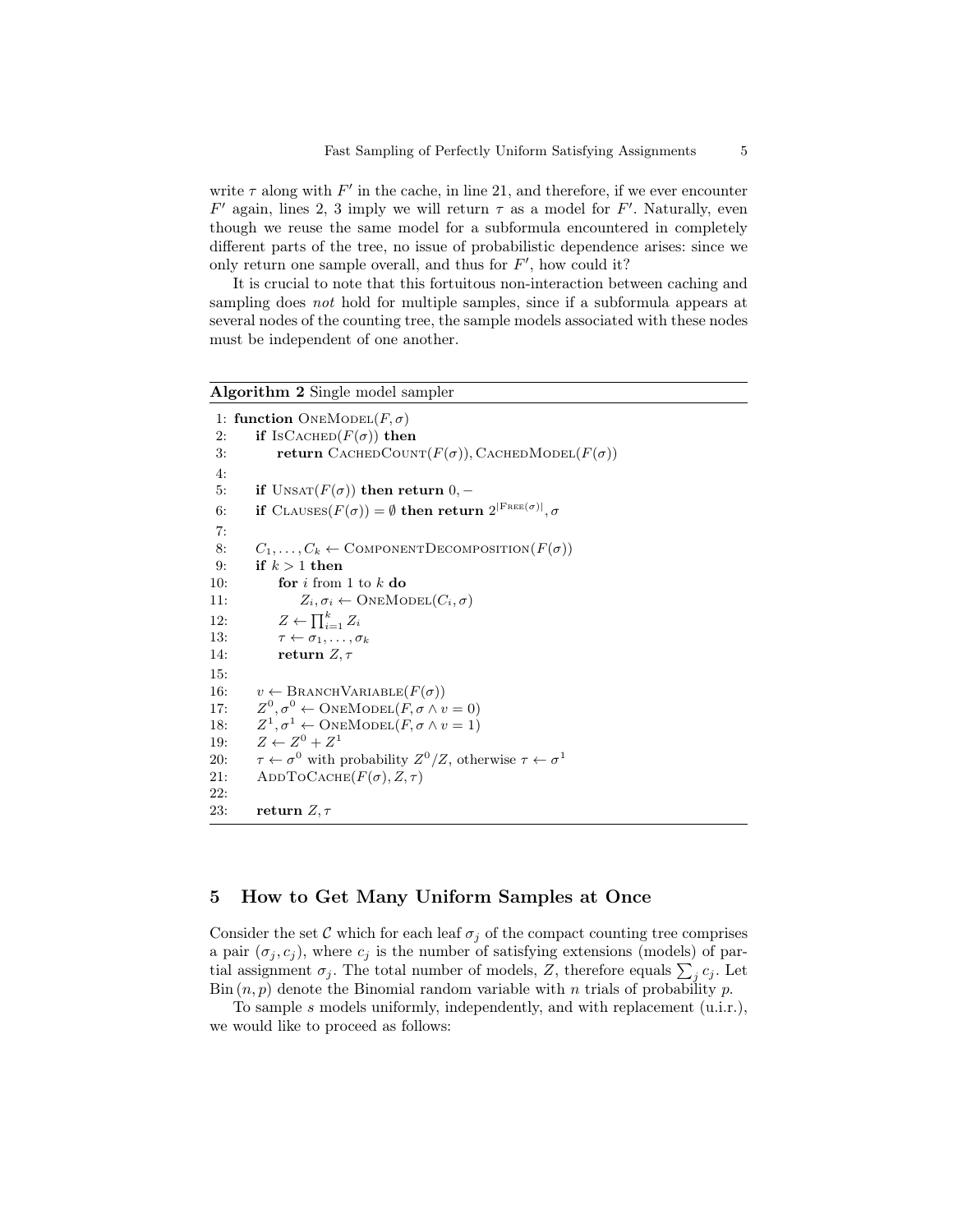- 6 D. Achlioptas et al.
- 1. Enumerate  $\mathcal{C}$ , while enjoying full model count caching, as in sharp SAT.
- <span id="page-5-2"></span>2. Without storing the (huge) set  $\mathcal{C}$ , produce from it a random set  $\mathcal{R}$  comprising pairs  $\{(\sigma_i, s_i)\}_{i=1}^t$ , for some  $1 \le t \le s$ , such that:
	- (a) Each  $\sigma_i$  is a distinct leaf of the compact counting tree.
	- (b)  $s_1 + \cdots + s_t = s$  (we will eventually generate  $s_i$  extensions of  $\sigma_i$  u.i.r.).
	- (c) For every leaf  $\sigma_i$  of the compact counting tree and every  $1 \leq w \leq s$ , the probability that  $(\sigma_j, w)$  appears in  $\mathcal R$  equals Pr[Bin  $(s, c_j/Z) = w$ ].

<span id="page-5-0"></span>Given a set  $R$  as above, we can readily sample models corresponding to those pairs  $(\sigma_i, s_i)$  in  $R$  for which either  $s_i = 1$  (by invoking ONEMODEL( $F(\sigma_i)$ )), or for which  $\text{CLAUSES}(F(\sigma_i)) = \emptyset$  (trivially). For each pair  $(\sigma_i, s_i)$  for which  $s_i > 1$ , we simply run the algorithm again on  $F(\sigma_i)$ , getting a set  $\mathcal{R}'$ , etc.

Obviously, the non-trivial part of the above plan is achieving [\(2c\)](#page-5-0) without storing the (typically huge) set  $\mathcal{C}$ . We will do this by using a very elegant idea called reservoir sampling [\[12\]](#page-12-7), which we describe next.

# 6 Reservoir Sampling

Let  $A$  be an arbitrary finite set and assume that we would like to select  $s$  elements from A u.i.r. for an arbitrary integer  $s \geq 1$ . Our task will be complicated by the fact that the (unknown) set A will not be available to us at once. Instead, let  $A_1, A_2, \ldots, A_m$  be an arbitrary, unknown partition of A. Without any knowledge of the partition, or even of  $m$ , we will be presented with the parts in an arbitrary order. When each part is presented we can select some of its elements to store, but our storage capacity is precisely s, i.e., at any given moment we can only hold up to s elements of A. Can we build a sample as desired?

Reservoir sampling is an elegant solution to this problem that proceeds as follows. Imagine that (somehow) we have already selected s elements u.i.r. from a set  $B$ , comprising a multiset  $S$ . Given a set  $C$  disjoint from  $B$  we can produce a sample of s elements selected u.i.r. from  $B\cup C$ , without access to B, as follows. Note that in Step [3](#page-5-1) of Algorithm [3,](#page-5-1) multiple instances of an element of B in S are considered distinct, i.e., removing one instance leaves the rest unaffected. It is not hard to see that after Step [4](#page-5-1) the multiset S will comprise s elements selected u.i.r. from  $B \cup C$ . Thus, by induction, starting with  $B = \emptyset$  and processing the sets  $A_1, A_2, \ldots$  one by one (each in the role of C) achieves our goal.

<span id="page-5-1"></span>**Algorithm 3** Turns a u.i.r. s-sample  $S \subseteq B$  to a u.i.r. s-sample of  $B \cup C$ 

<sup>1:</sup> Generate  $q \sim \text{Bin}(s, |C|/|B \cup C|)$ .

<sup>2:</sup> Select  $q$  elements from  $C$  u.i.r.

<sup>3:</sup> Select q elements from S uniformly, independently, without replacement.

<sup>4:</sup> Swap the selected elements of S for the selected elements of C.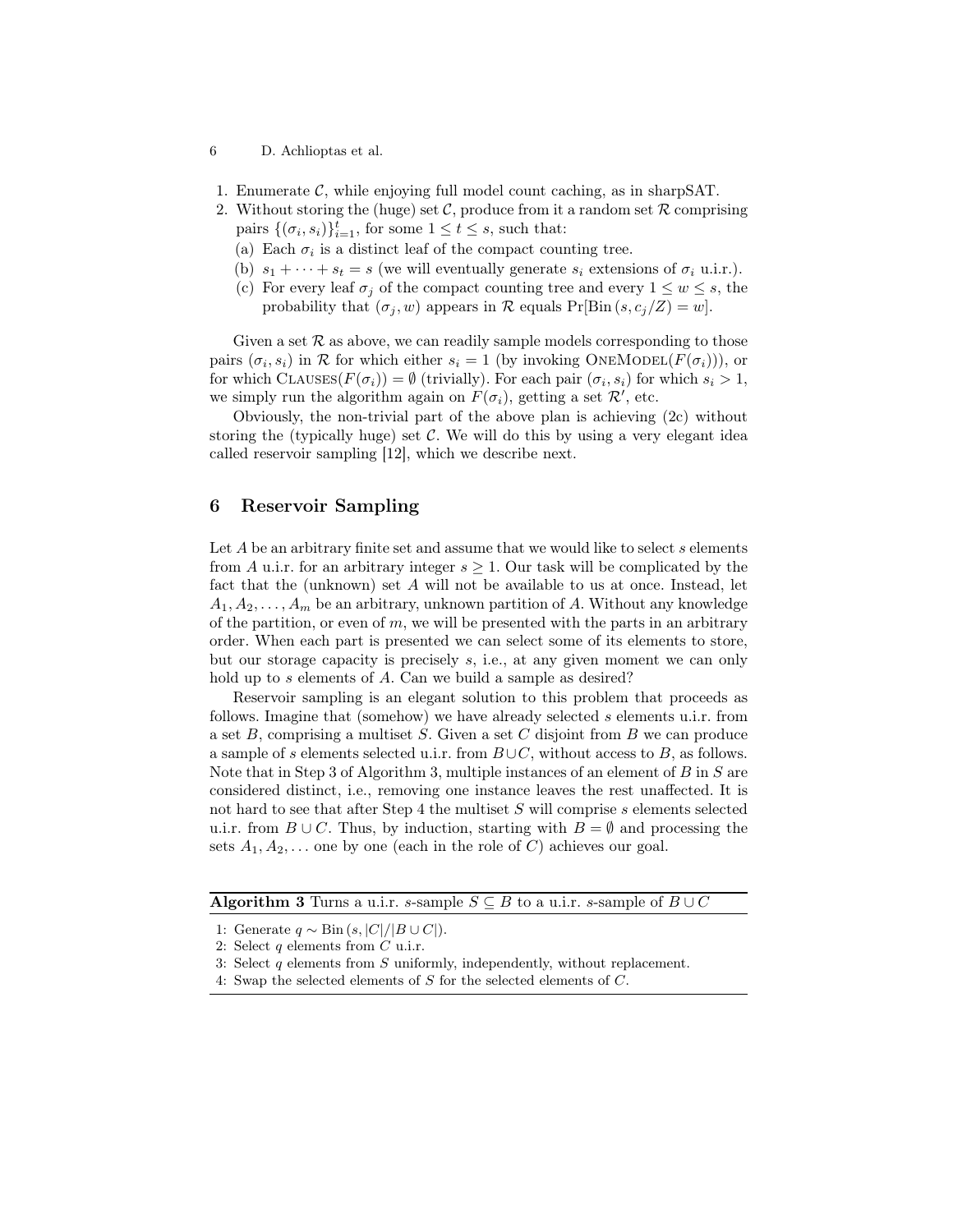#### 6.1 Reservoir Sampling in the Context of Model Caching

In our setting, each set  $A_i$  amounts to a leaf of the compact counting tree. We would like to build our sample set by (i) traversing this tree exactly as sharpSAT, and (ii) ensuring that every time the traversal moves upwards from a leaf, we hold s models selected u.i.r. from all satisying extensions of leaves encountered so far. More precisely, instead of actual samples, we would like to hold a random set  $\mathcal R$  of weighted partial assignments satisfying properties  $(2a)-(2c)$  $(2a)-(2c)$  $(2a)-(2c)$  in Section [5.](#page-4-1)

To that end, it will be helpful to introduce the following distribution. Given r bins containing  $s_1, \ldots, s_r$  distinct balls, respectively, and  $q \geq 0$  consider the experiment of selecting  $q$  balls from the bins uniformly, independently, without replacement. Let  $\mathbf{q} = (q_1, \ldots, q_r)$  be the (random) number of balls selected from each bin. We will write  $\mathbf{q} \sim \mathcal{D}((s_1,\ldots,s_r), q)$ . To generate a sample from this distribution, let  $b_0 = 0$ ; for  $i \in [r]$ , let  $b_i = s_1 + \cdots + s_i$ , so that  $b_1 = s_1$  and  $b_r = s_1 + \ldots + s_r := s$ . Let  $\gamma_1, \gamma_2, \ldots, \gamma_q$  be i.i.d. uniform elements of [s]. Initialize  $q_i$  to 0 for each  $i \in [r]$ . For each  $i \in [q]$ : if  $\gamma_i \in (b_{z-1}, b_z]$ , then increment  $q_r$  by 1.

With this in mind, imagine that we have already processed  $t$  leaves so that  $Z_t = Z = |A_1| + \cdots + |A_t|$  and that the reservoir contains  $\mathcal{R} = \{(\sigma_i, s_i)\}_{i=1}^r$ , such that  $\sum_{i=1}^{r} s_i = s$ . Let  $\sigma$  be the current leaf (partial assignment), let A be the set of  $\sigma$ 's satisfying extensions, and let  $w = |A|$ . To update the reservoir, we first determine the random number,  $q \geq 0$ , of elements from A to place in our s-sample, as a function of w, Z. Having determined q we draw from  $\mathcal{D}((s_1, \ldots, s_r), q)$  to determine how many elements to remove from each set already in the reservoir, by decrementing its weight  $s_i$  (if  $s_i \leftarrow 0$  we remove  $(\sigma_i, 0)$  from the reservoir). Finally, we add  $(\sigma, q)$  to the reservoir to represent the q elements of A.

Note that, in principle, we could have first selected s elements u.i.r. from A and then  $0 \leq q \leq s$  among them to merge into the reservoir (again represented as  $(\sigma, q)$ ). This viewpoint is useful since, in general, instead of merging into the existing reservoir  $0 \leq q \leq s$  elements from a single cylinder of size w, we will need to merge q elements from a set of size w that is the union of  $\ell \geq 1$  disjoint sets, each represented by a partial assignment  $\sigma_i$ , such that we have already selected  $a_j$  elements from each set, where  $\sum_{j=1}^{\ell} a_i = s$ . Indeed, Algorithm [4](#page-6-0) below is written with this level of generality in mind, so that our simple single cylinder example above corresponds to merging  $\langle w, \{(\sigma, s)\}\rangle$  into the reservoir.

<span id="page-6-0"></span>

| <b>Algorithm 4</b> Merges $R = \langle Z, \{(\sigma_i, s_i)\}_{i=1}^r \rangle$ with $\langle w, \{(\sigma_j, a_j)\}_{j=1}^{\ell} \rangle$ |  |  |  |  |  |  |  |  |  |
|-------------------------------------------------------------------------------------------------------------------------------------------|--|--|--|--|--|--|--|--|--|
|-------------------------------------------------------------------------------------------------------------------------------------------|--|--|--|--|--|--|--|--|--|

- 1: function RESERVOIRUPDATE $(R, \langle w, \{(\sigma_j, a_j)\}_{j=1}^{\ell} \rangle)$
- 2:  $Z \leftarrow Z + w$
- 3:  $q \sim \text{Bin}(s, w/Z)$
- 4: Generate  $(\beta_1, \ldots, \beta_\ell) \sim \mathcal{D}((a_1, \ldots, a_\ell), q)$
- 5: Generate  $(\gamma_1, \ldots, \gamma_r) \sim \mathcal{D}((s_1, \ldots, s_r), q)$
- 6:  $R' \leftarrow \langle Z, \{(\sigma_j, \beta_j)\}_{j=1}^{\ell} \cup \{(\sigma_i, s_i \gamma_i)\}_{i=1}^r \rangle$
- 7: Discard any partial assignment in  $R'$  whose weight is 0
- 8: return  $R'$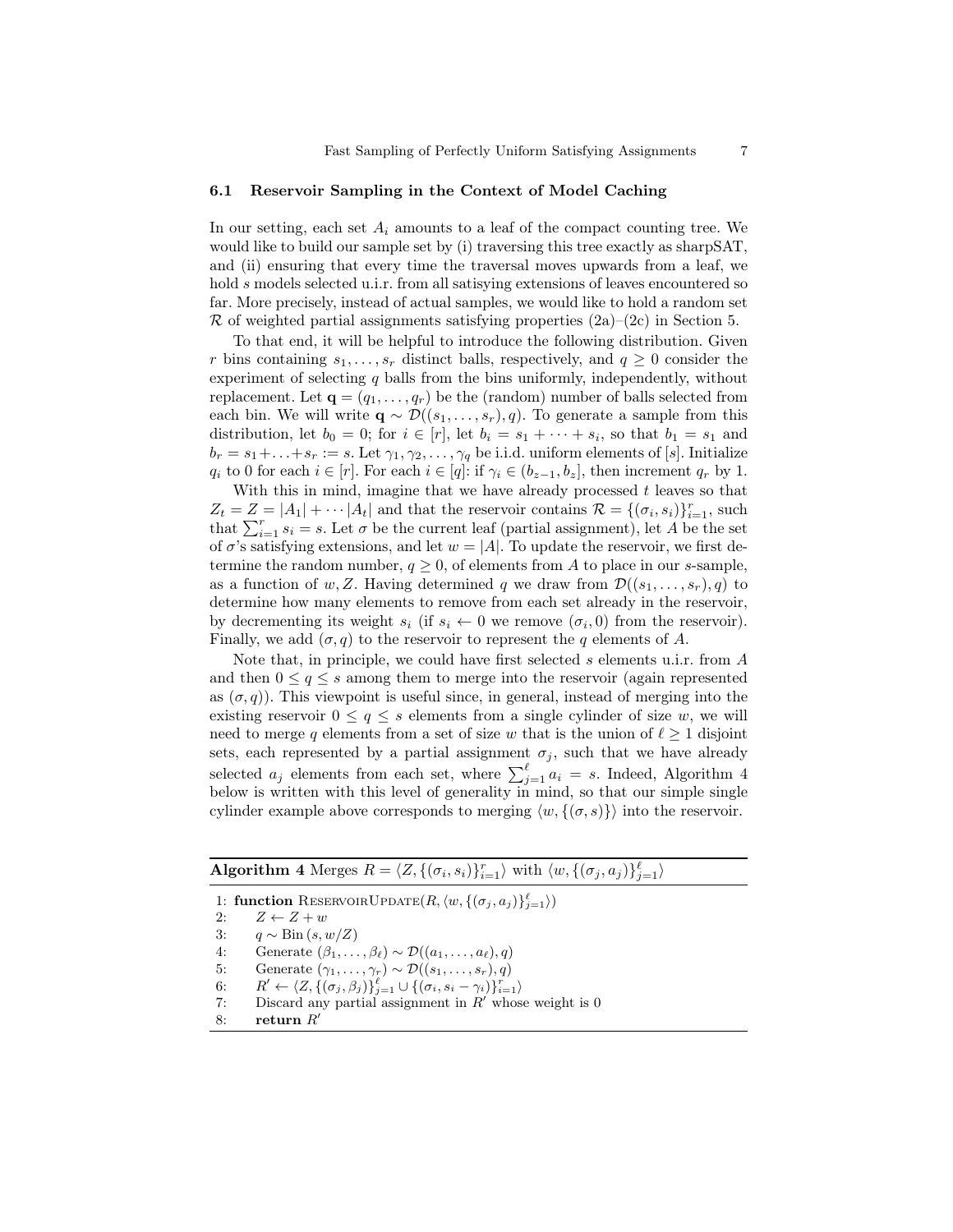8 D. Achlioptas et al.

### 7 A Complete Algorithm

To sample s models u.i.r. from a formula  $F$ , we create an empty reservoir  $R$ of capacity s and invoke  $\text{SPUR}(F, \emptyset, R)$ . The call returns the model count of F and modifies R in place to contain pairs  $\{(\sigma_i, s_i)\}_{i=1}^t$ , for some  $1 \leq t \leq s$ , such that  $\sum_{i=1}^{t} s_i = s$ . Thus, SPUR partitions the task of generating s samples into t independent, smaller sampling tasks. Specifically, for each  $1 \leq i \leq t$ , if CLAUSES( $F(\sigma_i)$ ) =  $\emptyset$ , then sampling the  $s_i$  models is trivial, while if  $s_i = 1$ , sampling can be readily achieved by invoking ONEMODEL on  $F(\sigma_i)$ . If none of the two simple cases occurs, SPUR is called on  $F(\sigma_i)$  requesting  $s_i$  samples.

Algorithm 5 Counts models and fills up a reservoir with s samples

```
1: function \text{SPUR}(F, \sigma, R)2: if IsCached(F(\sigma)) then
 3: RESERVOIRUPDATE(R, \langle \text{CACHEDCOUNT}(F(\sigma)),(\sigma, s) \rangle)4: return CACHEDCOUNT(F(\sigma))5:
 6: if \text{UNSAT}(F(\sigma)) then return 0
 7: if \text{CLASS}(F(\sigma)) = \emptyset then
 8: RESERVOIRUPDATE(R, \langle 2^{| \text{FREE}(\sigma) |}, (\sigma, s) \rangle)9: return 2^{|F_{\text{REE}}(\sigma)|}10:
11: C_1, \ldots, C_k \leftarrow \text{COMPORTDecOMPOSTTON}(F(\sigma))12: if k > 1 then
13: for i from 1 to k do
14: Create a new reservoir R_i of capacity s
15: Z_i \leftarrow \text{SPUR}(C_i, \emptyset, R_i)16: w \leftarrow \prod_{i=1}^{k} Z_i17: A \leftarrow \text{STITCH}(\sigma, R_1, R_2, \dots, R_k)18: RESERVOIRUPDATE(R, \langle w, A \rangle)19: return w20:
21: v \leftarrow \text{BrawCHVARIABLE}(F(\sigma))22: Z_0 \leftarrow \text{SPUR}(F, \sigma \wedge v = 0, R)23: Z_1 \leftarrow \text{SPUR}(F, \sigma \wedge v = 1, R)24: ADDTOCACHE(F, Z_0 + Z_1)25: return Z_0 + Z_1
```
If a formula has  $k > 1$  components, SPUR is invoked recursively on each component  $C_i$  with a new reservoir  $R_i$  (also passed by reference). When the recursive calls return, each reservoir  $R_i$  comprises some number of partial assignments over the variables in  $C_i$ , each with an associated weight (number of samples), so that the sum of the weights equals s. It will be convenient to think of the content of each reservoir  $R_i$  as a multiset containing exactly s strings from  ${0, 1, *}\$ <sup>Var(C<sub>i</sub>)</sup>. Under this view, to STITCH together two reservoirs  $R_1, R_2$ , we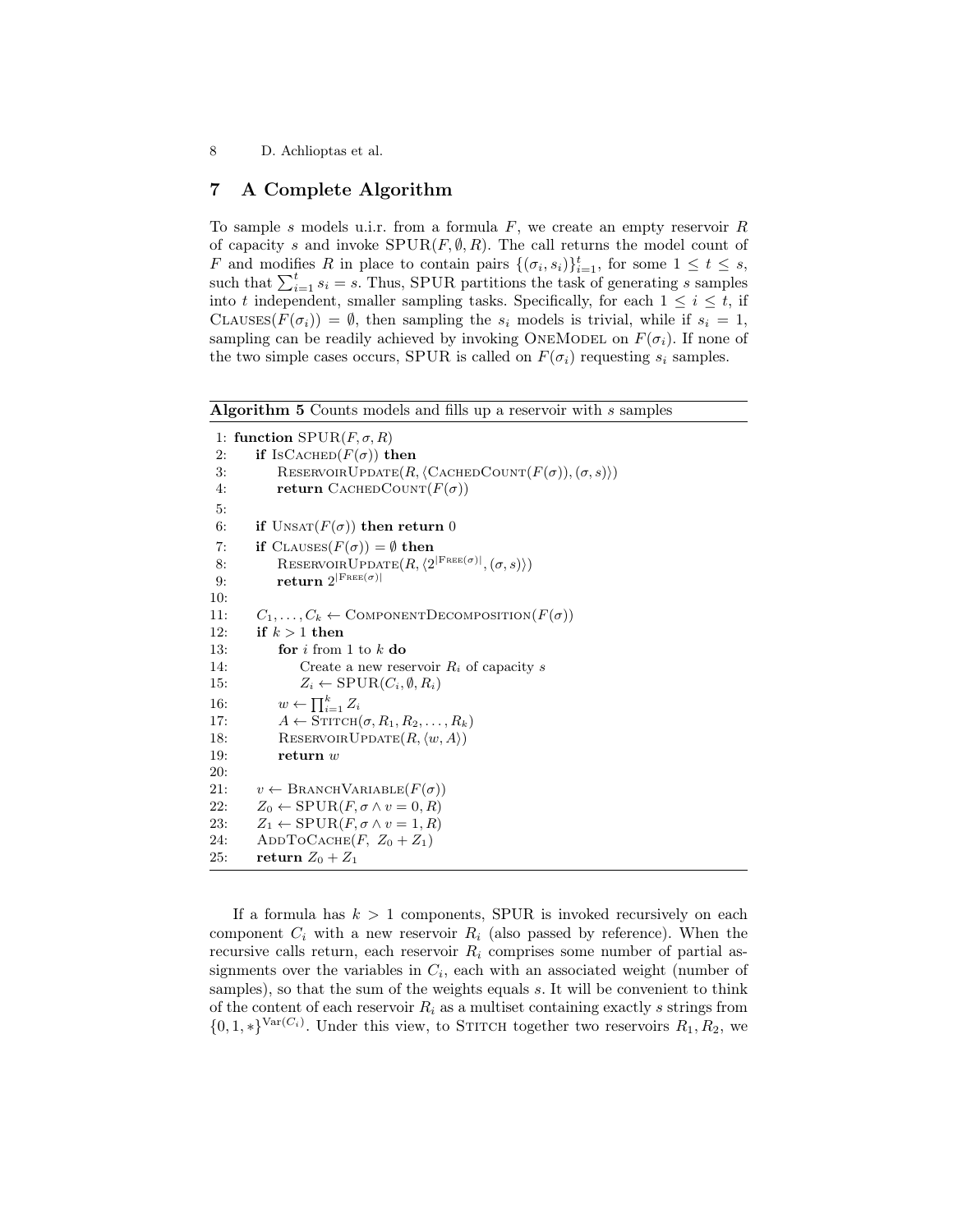fix an arbitrary permutation of the s strings in, say,  $R_1$ , pick a uniformly random permutation of the strings in  $R_2$ , and concatenate the first string in  $R_1$  with the first string in  $R_2$ , the second string in  $R_1$  with the second string in  $R_2$ , etc. To stitch together multiple reservoirs we proceed associatively. The final result is a set  $\{(\sigma_j, a_j)\}_{j=1}^{\ell}$ , for some  $1 \leq \ell \leq s$ , such that  $\sum_{j=1}^{\ell} a_j = s$ .

### 8 Evaluation and Experiments

We have developed a prototype  $C_{++}$  implementation [\[6\]](#page-12-8) of SPUR on top of sharpSAT (ver.  $5/2/2014$ ) [\[11\]](#page-12-2). This necessitated developing multiple new modules as well as extensively modifying several of the original ones.

### 8.1 Uniformity Verification

Since sharpSAT is an exact model counter, the samples derived from SPUR are perfectly uniform. Since we use reservoir sampling, they are also perfectly independent. As a test of our implementation we selected 55 formulas with model counts ranging from 2 to 97,536 and generated 4 million models of each one.

For each formula F we (i) recorded the number of times each of its  $M(F)$ models was selected by SPUR, and (ii) drew 4 million times from the multinomial distribution with  $M(F)$  outcomes, corresponding to ideal u.i.r. sampling. We measured the KL-divergence of these two empirical distributions from the multinomial distribution with  $M(F)$  outcomes, so that the divergence of the latter provides a yardstick for the former. The ratio of the two distances was close to 1 over all formulas, and the product of the 55 ratios was 0.357.

One of the formulas we considered was case110 with 16,384 models, which was used in the verification of the approximate uniformity of UniGen2 in [\[2\]](#page-12-6). Figure [1](#page-8-0) plots the output of UniGen2 and SPUR against a background of the ideal multinomial distribution (with mean  $244.14...$ ). Each point  $(x, y)$  represents the number of models, x, that were generated  $y$  times across all 4,000,000 trials.



<span id="page-8-0"></span>Fig. 1. Uniformity comparison between an ideal uniform sampler, SPUR and UniGen2 on the "case110" benchmark on four million samples.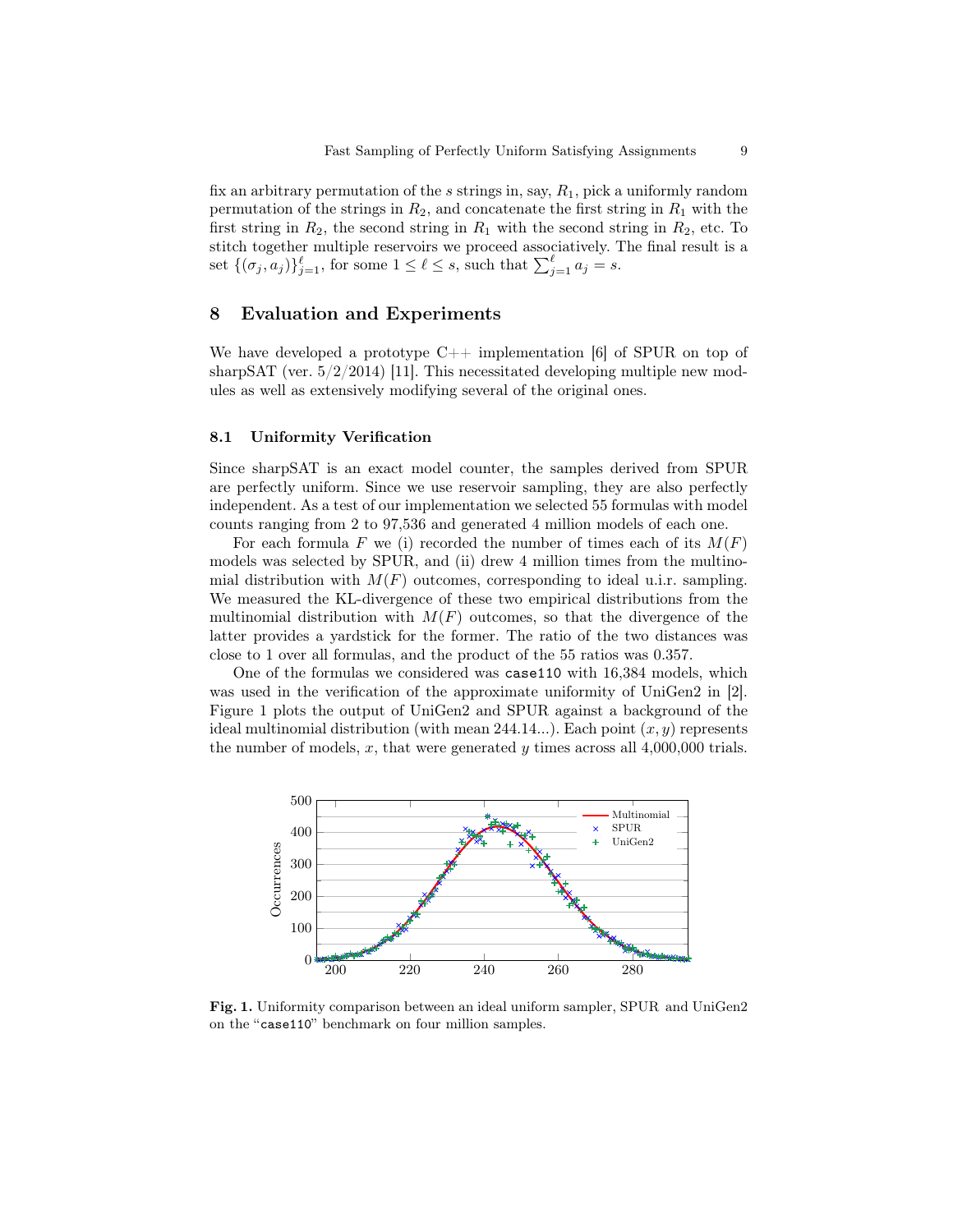#### 10 D. Achlioptas et al.

#### 8.2 Running Time

To demonstrate the empirical performance of SPUR we ran it on several hundred formulas, along with UniGen2 (ver. 9/28/2017), an almost-uniform, almost-i.i.d. SAT witness generator, representing the state of the art prior to our work.

Benchmarks: We considered 586 formulas, varying in size from 14 to over 375,000 variables. They are the union of the 369 formulas used to benchmark UniGen2 in [\[7\]](#page-12-9) (except for approximately 20 proprietary formulas with suffix \_new that are not publicly available) and the 217 formulas used to benchmark sharpSAT in [\[11\]](#page-12-2). Of the latter we removed from consideration the 100 formulas in the flat200 graph coloring dataset, since on all of them UniGen2 timed out, while SPUR terminated successfully in a handful of seconds. This left 486 formulas.

An important distinction between the two sets of formulas is that all formulas from [\[7\]](#page-12-9) come with a *sampling set*, i.e., a relatively small subset,  $S$ , of variables. When such a set is given as part of the input, UniGen2 samples (near-)uniformly from the elements of  $\{0,1\}^S$  that have at least one satisfying extension (model). For all but 17 of the 369 formulas, the provided set was in fact an independent support set, i.e., each of element of  $\{0,1\}^S$  was guaranteed to have at most one satisfying extension. Thus for these 352 formulas UniGen2 is, in fact, sampling satisfying assignments, making them fair game for comparison (if anything such formulas slightly favor UniGen2 as we do not include the time required to extend the returned partial assignments to full assignments which, in principle, could be substantial.) None of the 117 formulas used to benchmark sharpSAT come with such a set (since sharpSAT does not support counting the size of projections of the set of models). Of these  $486-17 = 469$  formulas, 2 are unsatisfiable, while for another 22 UniGen2 crashed or exited with an error. (SPUR did not crash or report an error on any formulas.) Of the remaining 445 formulas, 72 caused both SPUR and UniGen2 to time out. We report on the remaining 373 formulas.

For each formula we generated between 1,000 and 10,000 samples, as originally performed by Chakraborty et. al. [\[2\]](#page-12-6) and report the results in detail. Our main finding is that SPUR is on average more than  $400\times$  faster than UniGen2, i.e., the the geometric mean<sup>[3](#page-9-0)</sup> of the speedup exceeds  $400\times$ . We also compared the two algorithms when they only generate 55 samples per formula. In that setting, the geometric mean of the speedup exceeds  $150 \times$ .

Experiment Setup: All experiments were performed on a high-performance cluster, where each node consists of two Intel Xeon E5-2650v4 CPUs with up to 10 usable cores and 128GB of DDR4 DRAM. All our results were generated on the same hardware to ensure a fair comparison. UniGen2's timeout was set to 10 hours; all other UniGen2 hyperparameters, e.g.,  $\kappa$ , startIteration, etc., were left at their default values. The timeout of SPUR was set to 7 hours and its maximum cache size was set to 8GB. All instances of the two programs run on a single core at a time.

<span id="page-9-0"></span><sup>&</sup>lt;sup>3</sup> The arithmetic mean [of the speedup] is even greater (always). For the aptness of using the geometric mean to report speedup factors see [\[5\]](#page-12-10).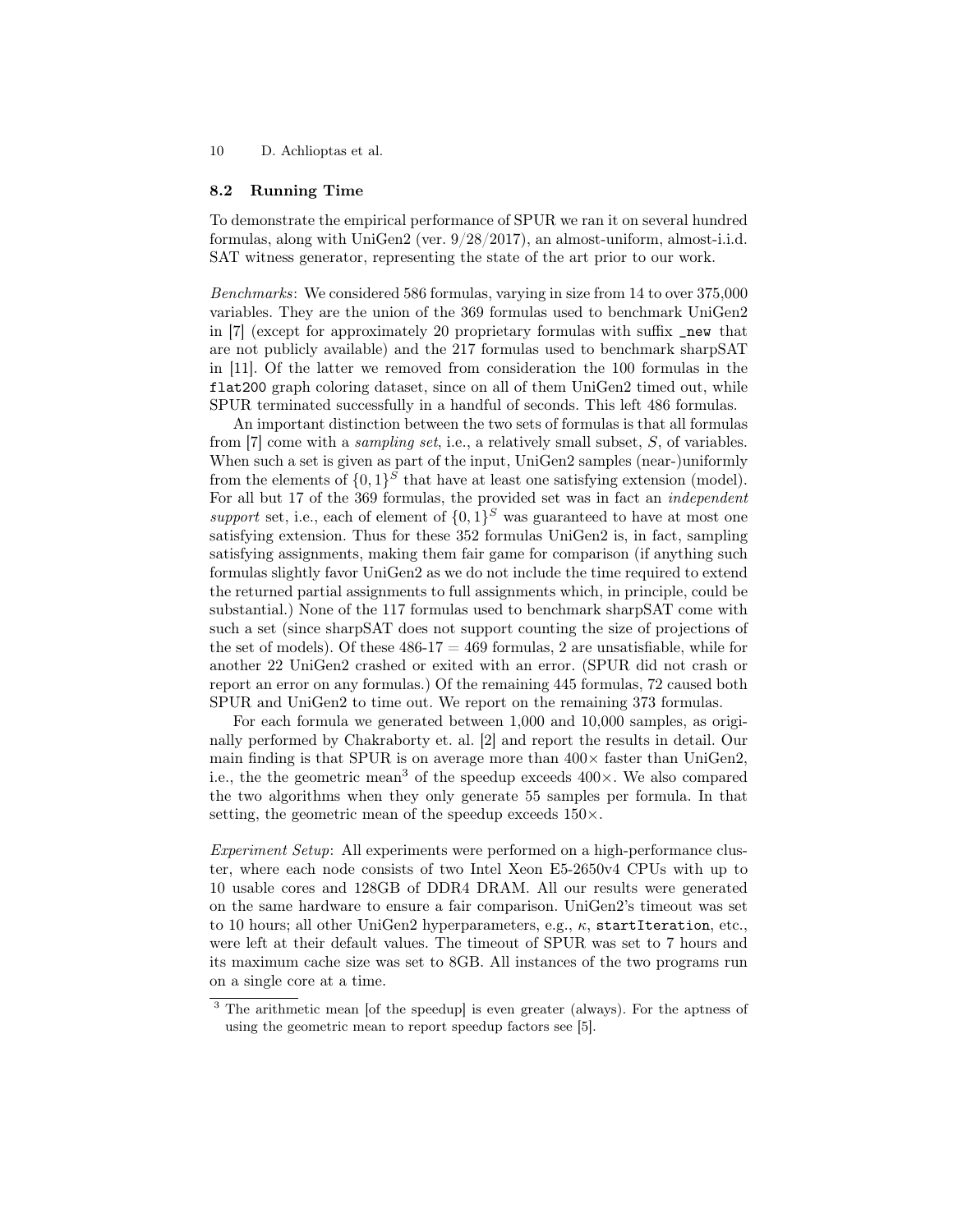#### 8.3 Comparison

Table [1](#page-10-0) reports the time taken by SPUR and UniGen2 to generate 1,000 samples for a representative subset of the benchmarks. Included in the table is also the speedup factor of SPUR relative to UniGen2, i.e., the ratio of the two execution times. Since sharpSAT represents the execution time floor for SPUR we also provide the ratio between SPUR's execution time and of a single execution of sharpSAT. Numbers close to 1 substantiate the heuristic claim "if you can count the models with sharpSAT, you can sample."

| <b>Benchmark</b>            |        | $\#\text{Var} \#\text{Clause}$ | <b>SPUR</b> | UniGen2        | <b>SPUR</b> | Speedup |  |
|-----------------------------|--------|--------------------------------|-------------|----------------|-------------|---------|--|
|                             |        |                                | sharpSAT    | $(\sec)$       | (sec)       |         |  |
| case5                       | 176    | 518                            | 19.1        | 633            | 0.84        | 753     |  |
| registerlesSwap             | 372    | 1,493                          | 7.0         | 28,778         | 0.26        | 110,684 |  |
| s953a 3 2                   | 515    | 1,297                          | 13.4        | 1139           | 1.03        | 1,105   |  |
| $s1238a \ 3 \ \overline{2}$ | 686    | 1,850                          | 7.0         | 610            | 2.31        | 264     |  |
| s1196a 3<br>$\overline{2}$  | 690    | 1,805                          | 10.0        | 516            | 2.10        | 245     |  |
| 15 7<br>s832a               | 693    | 2,017                          | 13.5        | 56             | 0.81        | 69      |  |
| b12 2<br>$\bar{1}$<br>case  | 827    | 2,725                          | 1.4         | 689            | 29          | 23      |  |
| squaring 30                 | 1,031  | 3,693                          | 3.7         | 1,079          | 4.58        | 235     |  |
| 27                          | 1,509  | 2,707                          | 1.0         | 99             | 0.017       | 5,823   |  |
| squaring 16                 | 1,627  | 5,835                          | 1.9         | 11,053         | 78          | 141     |  |
| squaring7                   | 1,628  | 5,837                          | 1.4         | 2,185          | 38          | 57      |  |
| 111                         | 2,348  | 5,479                          | $1.0\,$     | 163            | 0.029       | 5,620   |  |
| 51                          | 3,708  | 14,594                         | 1.5         | 714            | 0.11        | 6,490   |  |
| 32                          | 3,834  | 13,594                         | $1.0\,$     | 181            | 0.051       | 3,549   |  |
| 70                          | 4,670  | 15,864                         | $1.0\,$     | 196            | 0.056       | 3,500   |  |
| $\overline{7}$              | 6,683  | 24,816                         | $1.0\,$     | 173            | 0.077       | 2,246   |  |
| Pollard                     | 7,815  | 41,258                         | 6.0         | 181            | 355         | 0.51    |  |
| 17                          | 10,090 | 27,056                         | $1.6\,$     | 192            | 0.092       | 2,086   |  |
| 20                          | 15,475 | 60,994                         | 2.7         | 289            | 2.05        | 140     |  |
| reverse                     | 75,641 | 380,869                        | 6.2         | <b>TIMEOUT</b> | 2.66        | >13,533 |  |

<span id="page-10-0"></span>Table 1. Time (sec) comparison of SPUR and UniGen2 to generate 1,000 samples.

Figure [2](#page-11-1) compares the time required to generate 1,000 witnesses with SPUR and UniGen2 for the the full set of 373 benchmarks. The axes are logarithmic and each mark represents a single formula. Formulas for which a timeout occurred appear along the top or right border, depending on which tool timed out. (For marks corresponding to timeouts, the axis of the tool for which there was a timeout was co-opted to create a histogram of the number of timeouts that occurred.) These complete results can be summarized as follows:

- SPUR was faster than UniGen2 on 371 of the 373 benchmarks.
- On 369 of the 373, SPUR was more than  $10\times$  faster.
- On over  $2/3$  of the benchmarks, it was more than  $100\times$  faster.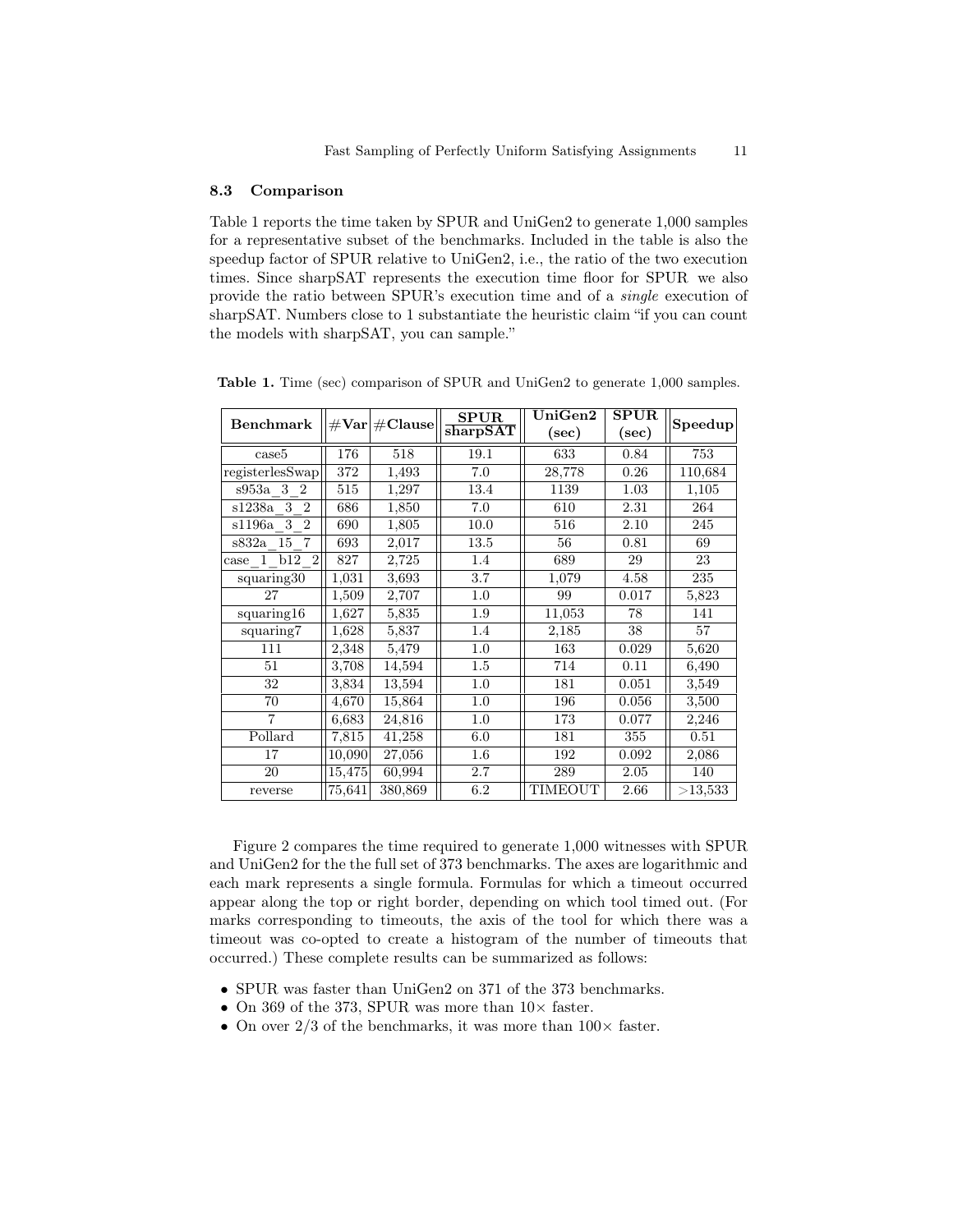- 12 D. Achlioptas et al.
	- The geometric mean of the speedup exceeds  $400 \times$ .
	- On over 70% of the benchmarks, SPUR generated 1,000 samples within at most  $10\times$  of a single execution of sharpSAT.
	- SPUR was 3 times more likely than UniGen2 to successfully generate witnesses for large formulas, (e.g., >10,000 variables).



<span id="page-11-1"></span>Fig. 2. Comparison of the running time to generate 1,000 samples between UniGen2 and SPUR over 373 formulas.

# References

<span id="page-11-0"></span>[1] Bayardo, Jr., R.J., Pehoushek, J.D.: Counting models using connected components. In: Proceedings of the 17th National Conference on Artificial Intelligence and 12th Conference on Innovative Applications of Artificial Intelligence. pp. 157– 162. AAAI Press (2000)